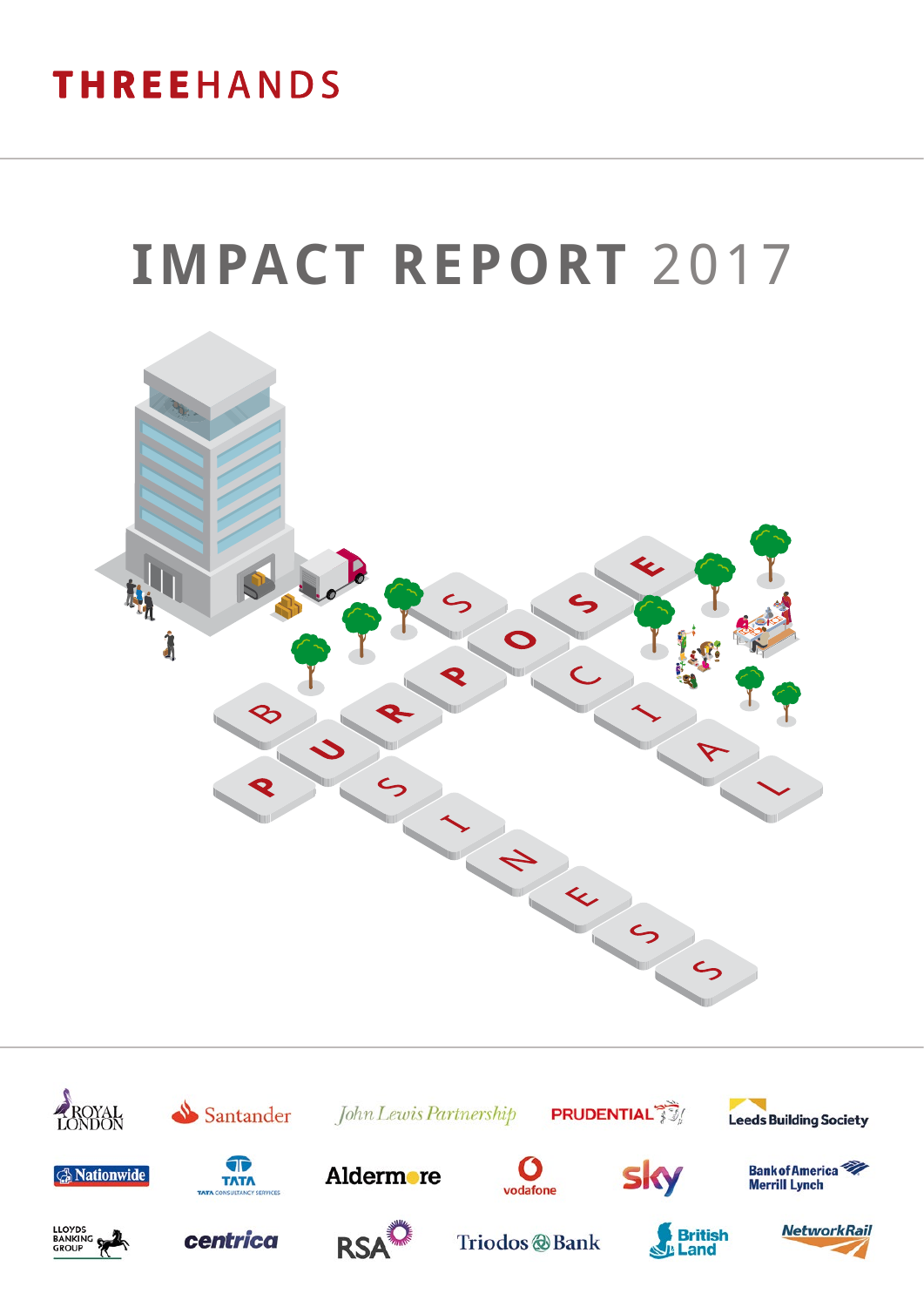## **BUSINESS** <sup>OO</sup> PEOPLE **Developing, engaging and attracting employees IMPACT**

### **HERE'S WHAT WAS DRIVING OUR WORK IN 2017**

## CITIZENSHIP

Support for high impact community investment



#### **DEVELOPING PURPOSE-DRIVEN LEADERS**

Twenty-four talented managers, a high potentials programme, four charities and one internal sustainability project – the ingredients for a challenging and engaging learning experience for the next generation of leaders at Balfour Beatty.

Charity partners, such as community cohesion charity Groundwork in the north-east and education charity Ignite in Nottingham, were geographically spread to reflect Balfour Beatty's representation across the country. Each brought a pressing strategic issue or opportunity to the table, such as improving operational efficiencies and engaging more young people in the STEM agenda.

Over a period of five months, each team worked closely with the senior leadership of their charity partner to understand the root of the issue, make recommendations for improvement and build the capacity of key stakeholders, whilst a fifth team worked on a pressing internal sustainability related challenge.

The projects enabled the cohort to apply and embed leadership skills, whilst building a level of 'societal awareness' that is arguably needed amongst all business leaders.

 "Our project looked at operational efficiencies, staffing structures and competencies, and process and systems. We have been extremely pleased with the team's work and don't think this project could have been more effective."

**Vicky Cuthbertson, Groundwork North East & Cumbria**

### **Bank of America Merrill Lynch**

#### **IMPROVING THE WORKPLACE FOR PEOPLE WITH AUTISM**

There is a sweet spot when businesses and charities can apply their respective expertise and learn from one another.

That's the principle we had in mind when designing a bespoke volunteering project for David Oldfield, Group Director of Commercial Banking at Lloyds Banking Group, and a team of executive leaders. Their combined decades of business expertise would support specialist autism and dyslexia charities with key challenges through short, sharp strategy workshops.

That is exactly what happened, but the benefits flowed both ways. The charities gave David – also the Group's Executive Sponsor for Disability – invaluable insight on autism and dyslexia, with a focus on how these issues affect young people looking to gain employment and employees whose line managers may or may not have an appreciation for their challenges.

So while the charities walked away with defined action plans for tackling strategic issues, the bank gained new knowledge on autism and dyslexia to apply to its Group Disability Programme.

"The session provided an invaluable opportunity to increase my own knowledge and understanding of autism and dyslexia, something that I can now use to better support our Retail Business Banking customers and colleagues."

**Jo Harris, Managing Director of Retail Business Banking, Lloyds Banking Group**



#### **MOBILISING INTERNS FOR SOCIAL INNOVATION**

Bank of America were searching for an engaging and challenging opportunity for their interns to develop business critical skills, so we devised a programme for them to take on real-life projects for four charity partners.

Over a six week period, 200 interns competed in teams of ten to develop the most innovative solution for their charity partner. Each team researched their brief, explored possible solutions and shared their final strategy with their charity partner.

At the end of the six weeks, four winning teams were invited to present their solutions to the bank's senior staff at a finale event. The winning solutions included a new digital measurement tool for employment charity Street League to be able to gather real time data on young people's attendance at their sports programmes.

We supported the teams through the learning experience, focusing on developing their work-based skills through personal development objectives. As well as learning about the charity world, the interns were provided with a fantastic opportunity for networking with others from across the bank.

"The best part was interacting with nine new people and building a team with them. This helped me a lot to develop my social skills and I am sure it will be useful for my career." **BAML Intern**

#### **MAKING BANKING WORK FOR OLDER CUSTOMERS**

Combine an ageing population with the digital revolution and drop in the fact that older people often represent an affluent customer base – and solutions are needed to ensure older customers are not being left behind by technology.

This was the challenge set by the innovation team at Santander, who used our social insight process to delve into older people's banking preferences, with a particular focus on digital banking. Working closely with Open Age, a charity that runs activities for hundreds of older people in London, we set up a fun and lively programme, with a debate, a drama session and an IT skills workshop.

This gave the Santander team deep insight on levels of trust in online banking amongst older people, the value of human contact at a branch, the views of carers and the situations of house-bound older people.

We helped them turn that insight into ideas, and those ideas into three well developed prototypes for new ways of working with older customers – as well as new mindsets about this all-important customer group.

#### "This was a truly insightful session and one that not only resulted in new ideas but that has also made us think about the older people's market in new ways."

**Sigga Sigurdardottir, Chief Customer & Innovation Officer, Santander UK**



#### **TACKLING LONELINESS AMONGST YOUNG PEOPLE**

Question: What do you get if you combine millennials' concern for social and environmental issues with the potential to make the world a better place through technology?

Answer: The TCS Spark Challenge, a national competition for university students challenging them to make one-minute videos on how they would use technology to tackle the growing epidemic of loneliness amongst young people.

We convened the project for Tata Consultancy Services in partnership with the Dame Kelly Holmes Trust, whose research had identified that seven out of ten young people had recently experienced some form of loneliness. Students from all over the country entered the competition and the winners – whose ideas included a platform to connect young people based on their personality types and an app to remove the 'friction' from social media – received exciting tech prizes, an insight day at TCS and employability support.

The programme was part of TCS' IT Futures campaign, which aims to harness young people's innate enthusiasm for technology.

"This competition trained my presentation skills and ability to respond to questions in a logical and confident manner. I also had amazing opportunities to communicate with TCS consultants and partners."

**Majunyang Xiao, Finalist from UCL**

## SOCIAL INSIGHT Innovation driven by expertise from non-profits

## Santander



#### **UNDERSTANDING THE CHANGING WORLD OF CANCER**

The life and critical illness product team at Royal London was aware of the changing landscape of the cancer world, but wanted to learn directly from people affected with a view to reviewing and developing their product range and enhancing customer experiences.

We set up a social insight programme in partnership with cancer support charity Maggie's. It was a three-day process starting with 'immersion'; a day of frank and sometimes hard-hitting conversations with a group of inspiring Maggie's beneficiaries who provided insight on a host of topics, from the 'hierarchy of needs' on diagnosis to the weekly financial implications of having cancer.

We continued with 'ideation' – generating ideas for new products and approaches to service inspired by the insights from the immersion phase – and finished with 'prototyping', which saw the team develop the top three ideas in detail.

Product, Insight, Research, Marketing and Corporate Responsibility people from Royal London took part. They are now applying the insights towards the ultimate goal of creating better experiences for customers with cancer and those caring for them.

#### "This was one of the best insight gathering workshops I've ever participated in."

**Alice Sweet, Head of Consumer Proposition, Royal London**



**Balfour Beatty**